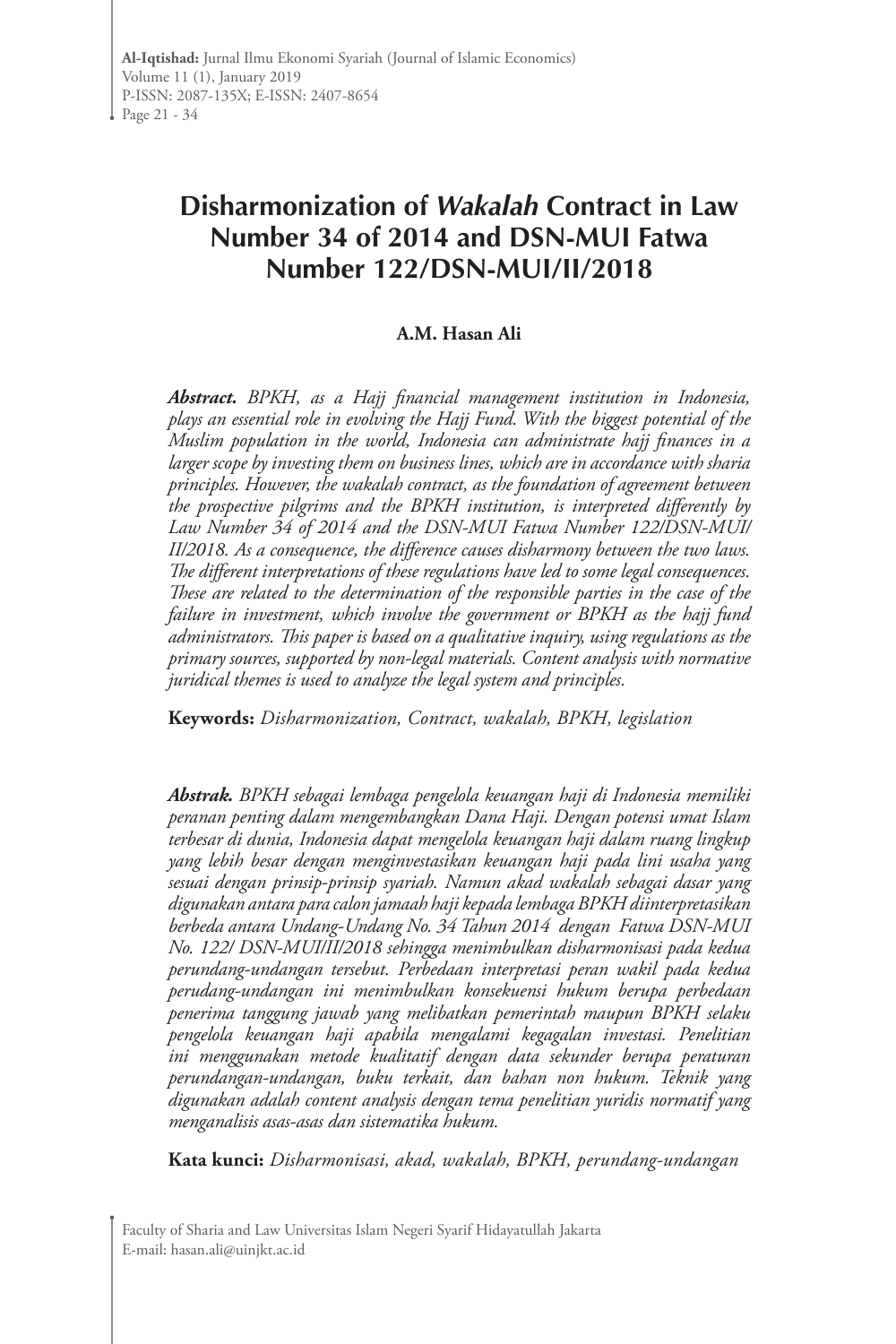## **Introduction**

 After the issuance of Law Number 34 of 2014 regarding *Hajj* Management, the administration of *Hajj* fund which was initially carried out by the Ministry of Religion has been currently shifted into a public legal entity known as BPKH (*Hajj* Financial Management Agency). All this time, prospective pilgrims deposit some funds to BPIH and sign a wakala contract to secure their pilgrimage departure seat. Subsequently, the fund is managed and developed by BPKH.

The administration of *Hajj* fund itself consists of four aspects: the deposit of *Hajj* expenses, the development of *Hajj* fund, *Hajj* service funds, and the Community Perpetual Fund (DAU). Of the four things that are still managed by the Ministry of Religion is the *hajj* service financing. (Harisman, 2017)

The *Hajj* service costs consist of three main elements, specifically direct costs, or in the form of BPIH (*Hajj* Travel Costs), indirect costs, or the benefits of the *Hajj* funds investment, and APBD (regional budget)/ APBN (national budget). Direct costs consist of airfare, airport taxes, and aeroplane passenger services during the pilgrimage trip, accommodation in Makkah and living allowances.

Meanwhile, indirect costs are used to add to the accommodation cost both in Makkah and Medina. Also, there are operational costs from the APBD/APBN, which are used for pilgrim officers and health services during the pilgrimage. (Atho'illah, 19 Mei 2017)

Three other *Hajj* management roles are carried out by BPKH (*Hajj* Financial Management Agency). The complete roles of BPKH include the reception, investment, expenditure, and accountability report of *Hajj* funds.

The management of *Hajj* fund by growing it through investment has been done since the issuance of Presidential Decree No. 35 of 1996 concerning the Indonesian *Hajj* Costing Fund Management Agency. In Article 4 of this Presidential Decree, it Funds that the *Hajj* Fund is to be spent for pilgrimage. The remnant of the fund can be used for matters related to education, Islamic proselytization, poverty alleviation, and other benefits for muslims. The fourth *ijtima* of the *ulama*  of Indonesian fatwa commission in 2012 discussed the ownership status of funds deposited to BPIH by the prospective pilgrims from Cipasung, who were in the waiting list. The fund from BPIH was deposited to the bank account of the Ministry of Religion (currently to BPKH) and is allowable to be used for productive matters (benefiting) such as the deposit in Islamic banks or the investment in the form of *sukuk*.

If previously the investment of *Hajj* fund was in Islamic banking or the form of *sukuk*, currently the investment, based on the Law No. 34 of 2014, can be in the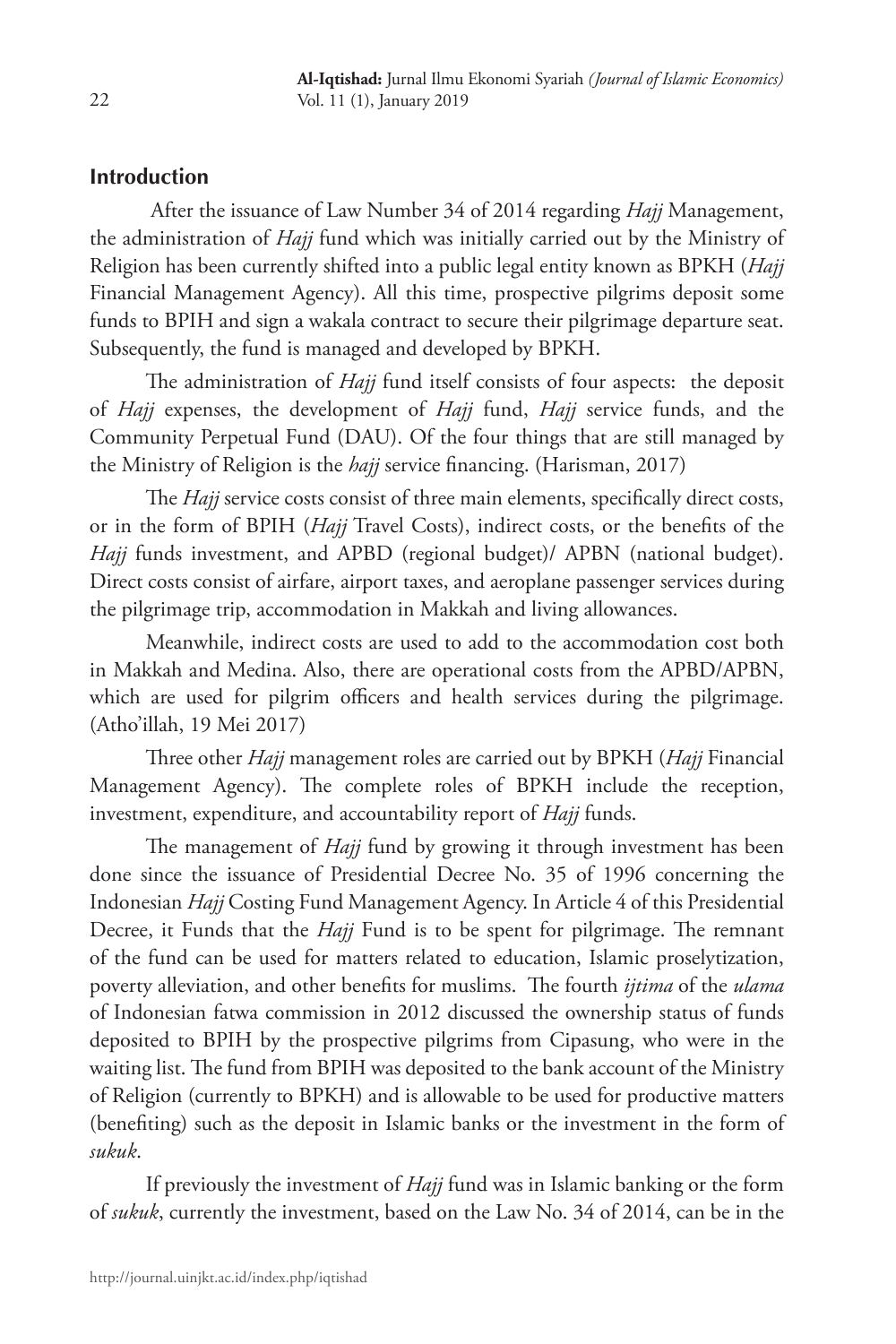form of gold, securities, as well as direct investment. The provision related to the investment choice certainly risks the development of *Hajj* fund. As a consequence, they should be responsible parties for the loss in the investment.

Article 20 and 53 of Law No. 34 of 2014 state that the BPKH, as the *Hajj* Financial Management Agency, is a public legal entity. This means that if a loss occurred, the implementing body members and members of the supervisory board are jointly and severally responsible *(tanggung renteng)* for the losses in investment. Article 6 paragraph 2 of this Law also states that the fund from BPIH and Special BPIH to be deposited to the account of BPKH, as the legal representative of the pilgrims. Meanwhile, the DSN-MUI Fatwa No. 122/DSN-MUI/II/2018 about the Financial Management of BPIH and Special BPIH Based on *Sharia* Principles says that BPIH Funds are managed and developed by the Government as the representative of the prospective pilgrims by taking into account the aspects of security, prudence, and benefits, The Government may guarantee all BPIH funds.

The provision regarding the responsible parties to govern *hajj* fund in the Law No. 34 of 2014 and the Fatwa of DSN-MUI No. 122/DSN-MUI/II/2018 has led to legal uncertainty. The law determines that the BPKH is the responsible party, whereas the fatwa states that the responsible party is the government, and the government assign BPKH as their representative to govern the *Hajj* fund. Further research is needed to investigate this legal disharmony.

From the above explanation, there are two questions posed in this article: What is the principle of *wakalah* according to Law No. 34 of 2014 pertaining to Management of *Hajj*? What is the principle of *wakalah* according to the Fatwa of DSN-MUI No. 122/DSN-MUI/II/2018 concerning the Financial Management of BPIH and Special BPIH Based on *Sharia* Principles? What are the forms of disharmony in the wakala contract caused by the differences in Law No. 34 of 2014 and DSN-MUI Fatwa No. 122/DSN-MUI/II/2018?

#### **Research Methods**

This article is based on the study of Law No. 34 of 2014 concerning Management of *Hajj* and the Fatwa of DSN-MUI No. 122/DSN-MUI/II/2018 about Financial Management of BPIH and Special BPIH Based on *Sharia* Principles.

#### **Legal Entity Theory**

Build upon Article 20 paragraph (2) of Law No. 34 of 2014; it was stated that the BPKH was a public legal entity. Hence, there is a need to explain the theory of legal entity.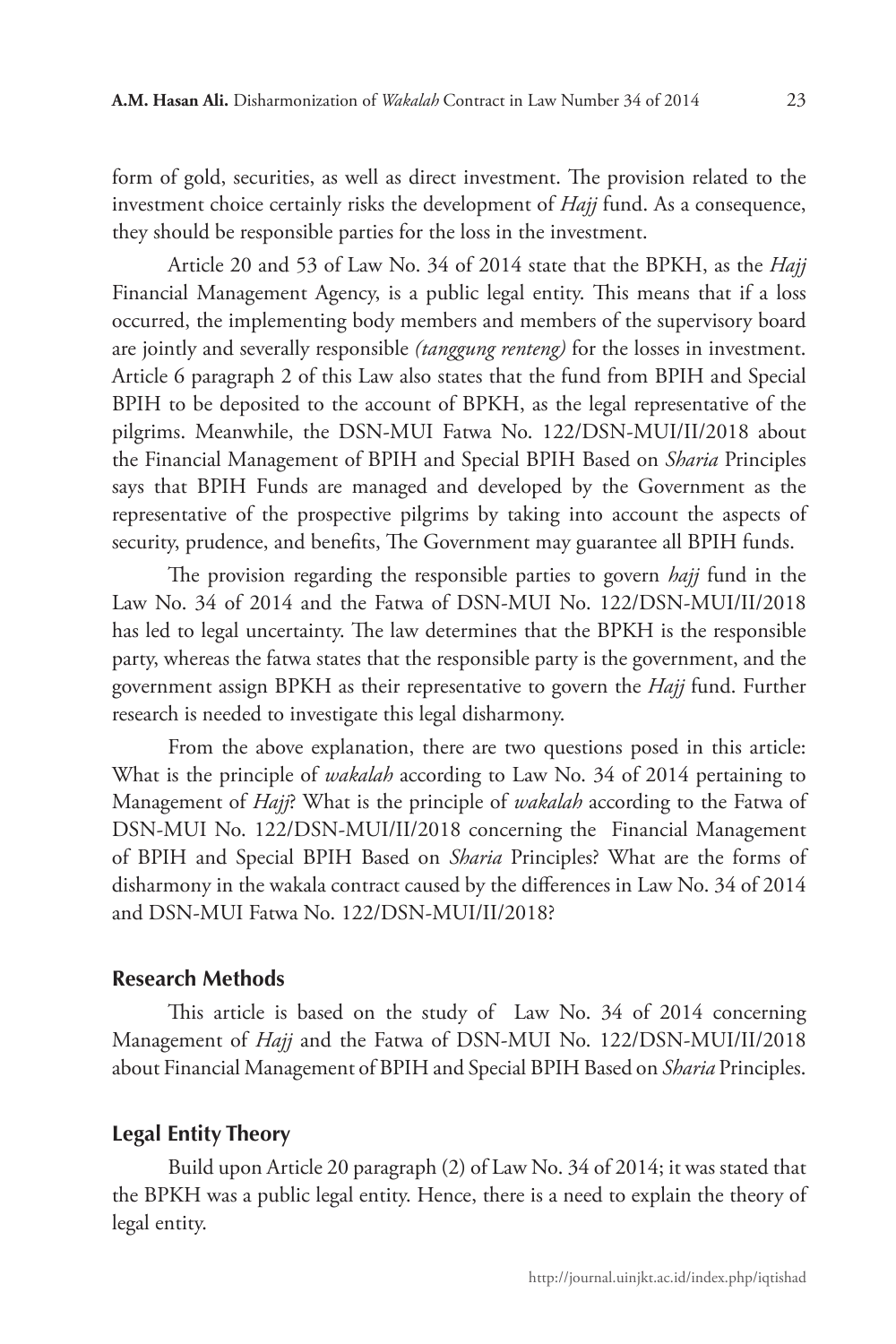Legal subject is anything that basically has rights and obligations in legal traffic. Two matters included in the legal subject are humans *(naturlijke persoon)* and legal entity *(rechtspersoon).* PT. (Limited Liability Company) PN (State Company), Foundations, Government Bodies, and so on are parts of the legal entity (Halim, 1985). The legal entity is known as *rechtpersoon* (in Dutch terms), *persona morals* (in Latin terms), or legal persons (in English terms).

According to Black's Law Dictionary, a legal person is defined as "*an entity such as a corporation, created by law given certain legal rights and duties of a human being: a being, real or imaginary, who for the purpose of legal reasoning is treated more or less as a human being*." (A.Gamer, 2004).

Based on the definition from Black's Law Dictionary, a legal entity can be a company, created by law and given certain legal rights and obligations by humans: legal entities can be real or imaginary, and have legal considerations and are treated more or less like humans.

Utrecht stated that a legal entity *(rechtpersoon)* is an institution which has the power (authority) to be a supporter of rights, whose neither have a soul nor precisely a human (Imaniyati, 2009). While Molenggraff, in a complete way, said that legal entities are basically the rights and obligations of members collectively with undivided shared assets. Each member is not only the owner of certain part the undivided assets but also the owner of the assets as a whole. This means that every individual is the owner of the assets organized in the legal entity (Asshiddiqie, 2006, p. 68).

Thus it can be said that a legal entity is an independent institution that has rights and obligations realized together with its members because of the similar vision and mission.

### *Wakalah* **Theory**

Fundamentally, the management of the *Hajj* fund has been carried out using the *wakalah* contract. The fatwa of DSN-MUI No. 10/DSN-MUI/IV/2000 mentions that *wakalah* is the authority delegation by one party to another party for matters that are representable. Furthermore, the Fatwa of DSN-MUI Number 122/ DSN-MUI/II/2018 states that *wakalah* agreement is the authority delegation from the prospective pilgrims to the government to manage the given objects.

*Wakalah* is pronounced in two ways: *wakalah* and *wikalah*. Terminologically, *wakalah* has two meanings: *al-ḥifdh* (protection) and *al-tafwiḍ* (surrender) (al-Husaini, ). *Wakalah* or *wikalah* means surrender, delegation, or giving a mandate. In Arabic, this can be understood as *al-tafwiḍ*. For example, the sentence, "I leave my business to God" represents the meaning of the term (Antonio, 2001).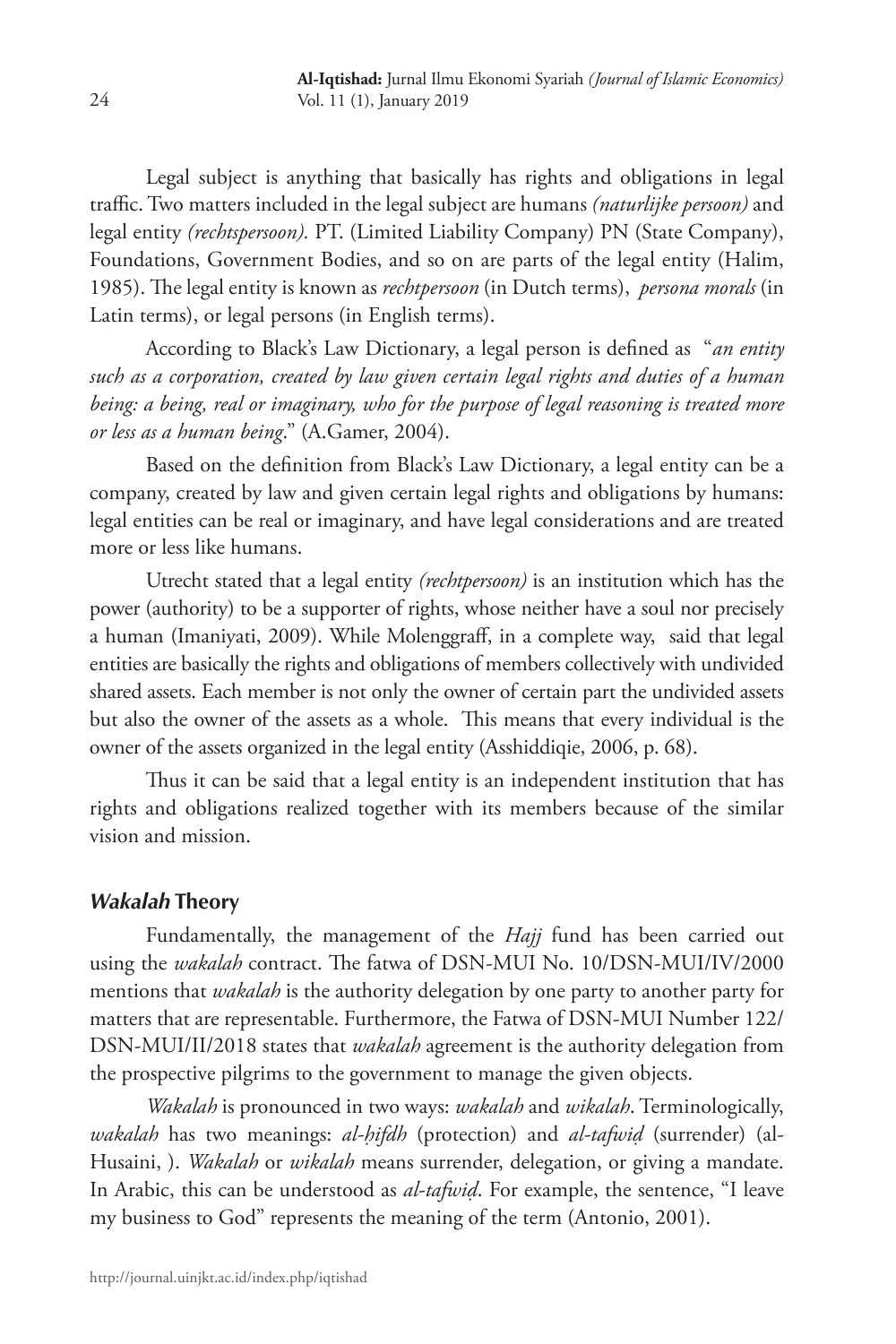Etymologically, scholars define *wakalah* into different terminologies. Generally, there are two groups of scholars: Hanafi and Shafi'i scholars: (Hasanuddin, Fiqih Muamalah Maliyyah : Akad Tabarru' , 2017 )

1. The books of *Takmilah Fath al-Qadir* (6/3), *al-Bada`i al-Shana`i* (6/19), *Radd al-Muhtar* (4/417), and *Tabyin al-Haqa'iq* (4/254) explained that *wakalah,*  according to Hanafi scholars, is:

"a legal act of a person in order to place another party in his position to carry out certain legal actions which are permissible and known (without *gharār*)."

2. In the book of *Mughni al-Muhtaj* (2/217), it is explained that the meaning of *wakalah,* according to Shafi'i, is:

"the giving of authority over matters that can be carried out by him/herself, and (including) matters that can be authorized to other parties as long as the authorized person is still alive.

Legal basis for *wakalah* comes from the Qur'an and the Sunna of Prophet Muhammad, and *ijma`*, which are:

1. Sura al-Kahf (18): 19:

"Then ask one of you to go to the city with your silver money, and better food should be seen, and bring some of that food to you;" this verse is the story of the inhabitants of Gua Hira when doing a *wakalah* to purchase foods;

2. Surah al-Nisa (4): 35:

"Then send a peace (*hakam*) from a male family and a peacemaker from a female family;" *hakam* in this verse is the representative of each family (husband and wife);

3. *Fi'liyah* hadith (acts of the Prophet) narrated by Imam Abu Daud and al-Tirmidhi mentions that:

"The Prophet Muhammad represented Urwan al-Bariqi to buy a goat, and the Prophet prayed for him to get a blessing in his buying; then said: if only (al-Bariqi) buys dust (for sale), it gets profit. "

4. *Fi'liyah* hadith (acts of the Prophet), history of Imam Bukhari and Muslim; that is: "That the Prophet Muhammad sent officers to collect *zakat*."

In the book of *al-Mughni* (5/79), the book *Takmilah Fath al-Qadir* (6/3), the book *Mughni al-Muhtaj* (2/217), *Al-Muhadhdhab* book (1/348), and the book *al-Mabsuṭ* (19/2) give the explanation that the people had agreed (*ijma`*) about the permissibility of *wakalah* contract. Wahbah al-Zuhaili explained as follows: "The people have agreed on whether or not the *wakalah* contract is permissible; because of the need *(al-hajjah)* to do it; sometimes a person is unable to enforce his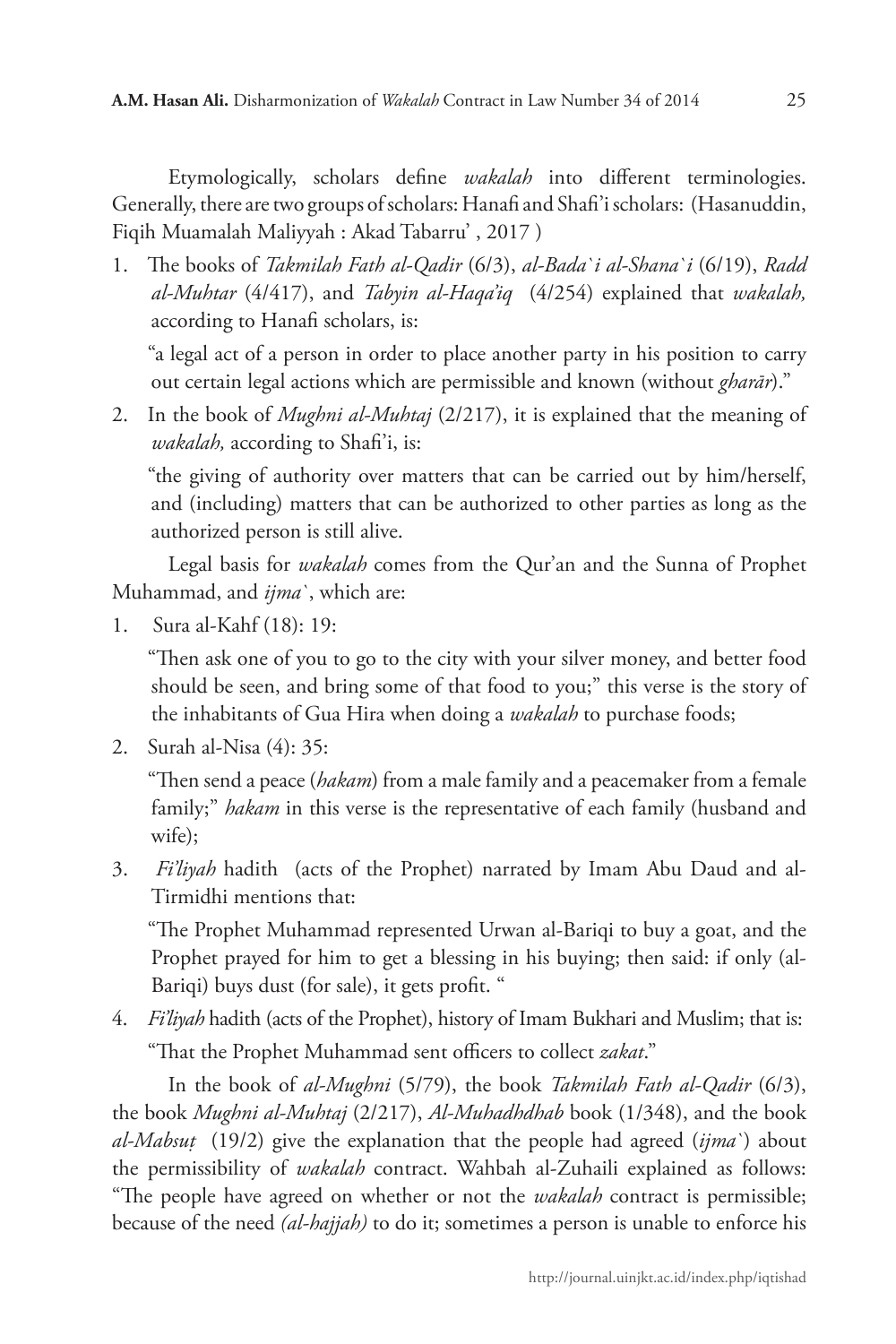overall prosperity; *wakalah* contract is permitted because it is part of (actions which include) help in kindness and piety."

Thus, the basic law of *wakalah* contract is permissible; however, it can turn into *sunnah* and *wājib* (obligation) or *makrūh* even *harām*; because its existence depends on the object of its time. Ibn Rushd asserted that *wakalah* contracts come under contracts that require a statement of acceptance (*qabūl*) in addition to a statement of the offer (*Ijāb*). Moreover, Ibn Rushd also emphasized that the *wakalah* contract belongs to a contract of *Jā'iz* (a contract which can be cancelled unilaterally), except the *wakalah* contract that is done by *ujrah* (*wakalah* contract *bi al-ujrah*) or *ju`l* (contract *wakalah bi al-ju`l)* since the *dhawābith* and *hudūd* in agreement are the *Ijārah* contract or the *ju`alah* contract (Hasanuddin, Fiqih Muamalah Maliyyah: Akad Tabarru', 2017).

#### **Discussion**

#### **The** *Wakalah* **Principle According to Law Number 34 of 2014**

In Article 1 of Law Number 34 of 2014, it is stated that BPKH is an institution that conducts financial management of *Hajj*. Furthermore, in Article 22, it is also said that the BPKH is in charge of managing *Hajj* finances, including the reception, development, expenditure, and financial accountability of the *Hajj* funds.

*Hajj* fund receptions come from deposit payments, both initial deposits and repayment deposits made by prospective pilgrims using the *Wakalah* contract as a way to get the *Hajj* seat. The pilgrimage fund is then managed and developed by the BPKH for the operational costs in organizing the *Hajj*.

For this reason, as the executor of the *Hajj* financial manager, Article 23 determined that the BPKH has the following functions:

- a. To plan the acceptance, development, and spending of *Hajj* funds;
- b. To administer the acceptance, development, and spending of *Hajj* funds;
- c. To control and supervise the acceptance, development, and spending of *Hajj* funds.
- d. To provide reports and be responsible for the administration of reception, development, and spend of *Hajj* funds.

In carrying out these duties and functions, BPKH is obliged to administer *Hajj* Funds transparently and be accountable for the greatest interest of the pilgrims and the benefit of Muslims by providing information through the media regarding its performance, financial conditions and wealth, and the results of investment regularly every six months. Then, BPKH also has to provide information to the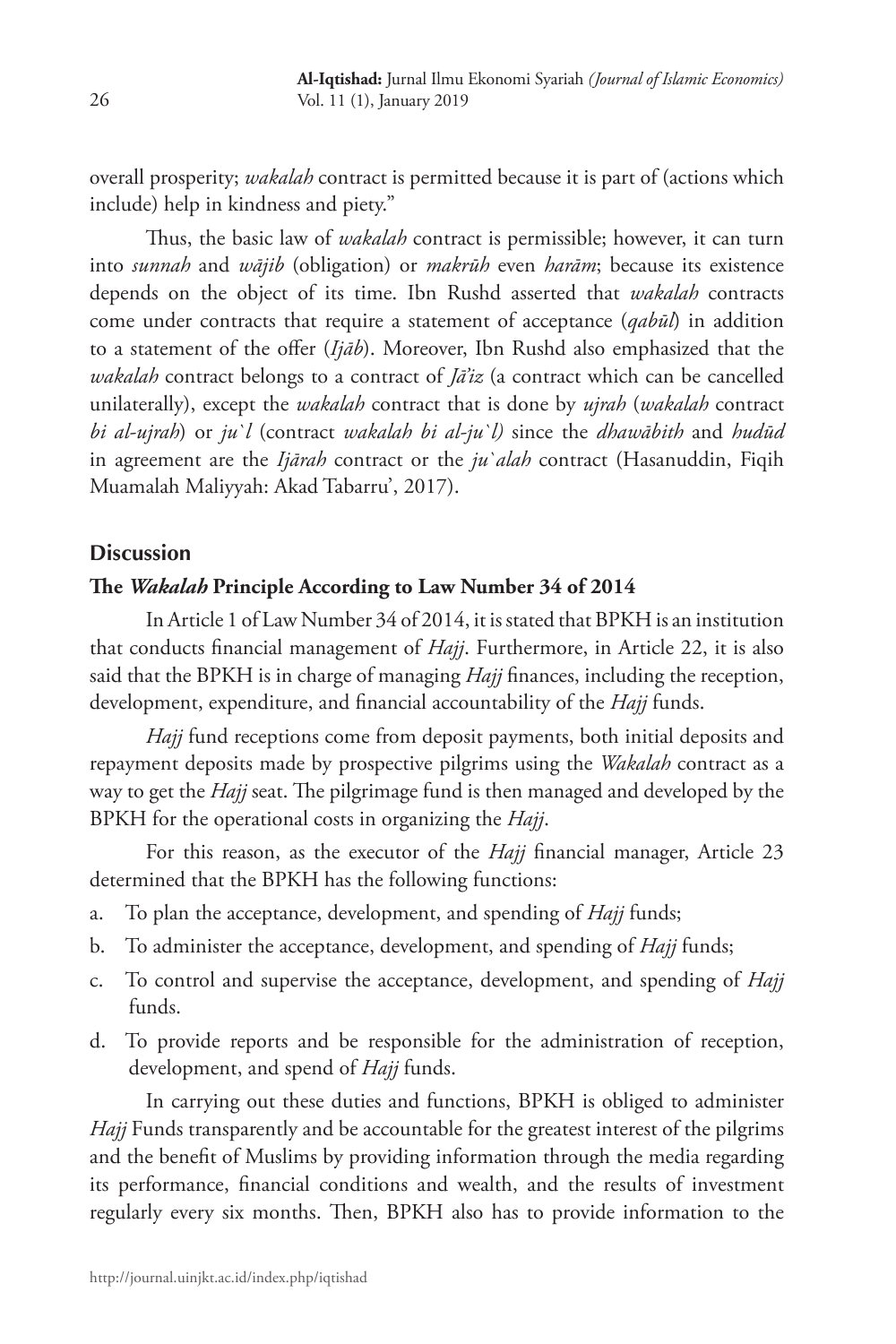pilgrims regarding the benefits of BPIH and/ or Special BPIH through the virtual account of each pilgrim by providing bookkeeping that is in accordance with the applicable accounting standards and reporting the *Hajj* funds management periodically every six months to the Minister and People's Representative Council. Furthermore, the BPKH also pays the value of BPIH and/or Special BPIH deposit benefits to the virtual account of each pilgrim and returns the excess of the BPIH and/or Special BPIH deposits (See Anggito Abimanyu in BPKH responding critics of Hajj Fund, and the Explanation of Law Number No 34 of 2014 concerning The Management of *Hajj* Fund, 19th October 2018).

Moreover, Article 24 states that the authority of BPKH is: (a) to locate and invest *Hajj* funds by considering the *sharia* principle, prudence, security and value of benefits, and (b) To cooperate with other institutions in the context of *Hajj* financial management.

In terms of the procedures for *Hajj* funds management, Article 46 also states that:

- (1) *Hajj* funds must be managed in a *Sharia* Commercial Bank and/or *Sharia* Business Unit.
- (2) *Hajj* funds, as referred to in paragraph (1) can be located and/or invested.
- (3) In conducting the placement and/or investment as referred to in paragraph (2), BPKH must comply with *sharia* principles and consider aspects of security, prudence, the value of benefits, and liquidity.

The *sharia* principle in this Law means that all and every management of *Hajj* funds is based on strict *(kāffah)* Islamic principles. Whereas the definition of "security aspect" is that the management of *Hajj* funds must be carried out by prioritizing security aspects in anticipating the risk of loss in the management of *Hajj* funds to guarantee the implementation of *hajj* financing. In addition, the investment of *hajj* funds also considers aspects of risk, including risks of default, reputation, market, and operations. Furthermore, the "value of benefits", in this Article, can be interpreted as that a portion of the *Hajj* Funds in BPKH can be placed and/or invested according to *sharia* principles and by considering risk factors and liquidity (considering the ability and smooth payment in the implementation of the ongoing and upcoming *Hajj* funds ) (See the explanation of law number 34 of 2014 About The Management of *Hajj* Fund). The level of liquidity itself must be equal to the need for two times the cost of conducting the *hajj* service in tone with the provisions in paragraph (1) of Article 47.

By following these principles, BPKH has special stipulations related to the investment, as stated in paragraph (1) Article 48 that financial placement and/or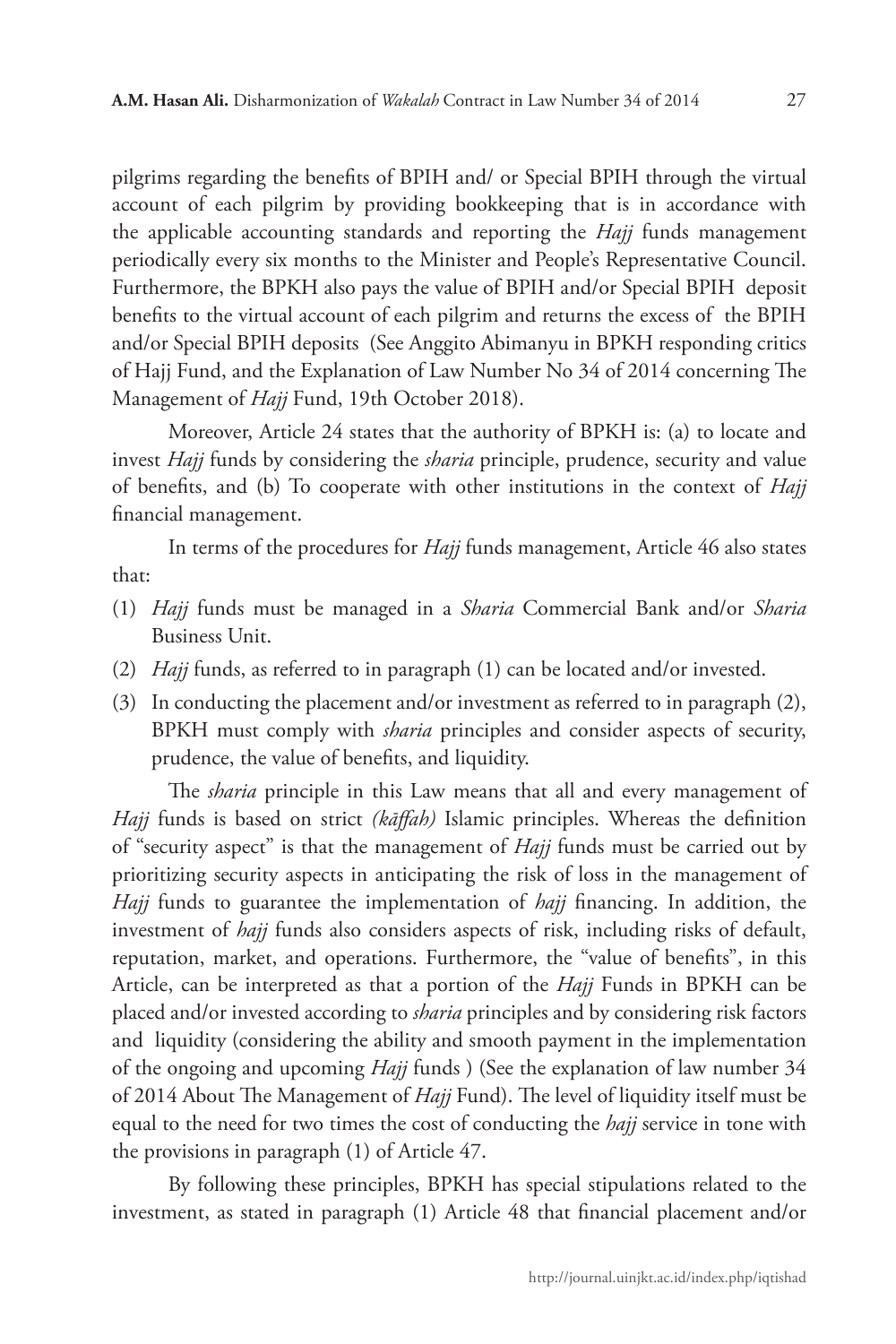investment of *Hajj* funds can be done in the form of banking products, securities, gold investments, direct investment, and other investments. The portion that is allowed in the investment of each of these products is explained as follows: (See Article 26-32 of Government Regulation Number 5 of 2018 Concerning the Implementation of Law Number 34 of 2014 pertaining to The Management of *Hajj* Fund)

- 1. Banking products include (a) demand deposits, (b) savings, (c) time deposits (50% of total BPKH placements, after three years 30% of total BPKH placed in banking).
- 2. Securities consist of: (a) SBSN (State Islamic Securities) issued by the central government, (b) SBS (Islamic Securities) issued by the Bank of Indonesia, and (c) *Sharia* Stocks supervised by OJK, including: Islamic Stocks, *sukuk, sharia* mutual funds, Islamic asset-backed securities, *sharia* real estate investment funds and other *sharia* securities.
- 3. Investment in the form of gold bars is at most 5% of the total investment placement of Financial *Hajj*.
- 4. Direct investment includes: (a) private business, (b) equity participation, (c) investment cooperation, (d) other direct investments. (direct investment is at most 20% of the total investment placement of *Hajj* funds).
- 5. Other investments are at most 10% of the total investment placement of Financial *Hajj*.

From the whole investment products, it is known that a maximum of 75% of the investment portion is developed in banking products (a maximum of 50%), gold investment (a maximum of 5%), and direct investment (by 20%). Meanwhile, the other 25% is invested in unknown products. If it is invested in SBSN, it certainly does not pose a big risk. When it is invested in Islamic securities, it can have considerable risk. Thus, there is a possibility of losses in the development of this *Hajj* fund.

For this reason, if a loss occurs, as is stated in Article 53, BPKH is jointly and severally responsible *(tanggung renteng)* for the loss of the overall *hajj* financial investment placement caused by the fault and negligence of its administrator.

The joint liability *(tanggung renteng)* results in BPKH to bear full responsibility if a loss occurs. This is stipulated in the Article 20 paragraph (3) - (5) which stated that the BPKH is an independent public legal entity that is responsible to the President through the Minister by managing *hajj* funds cooperatively and without taking any profits.

The definition of corporate in this Article is that the principle of financial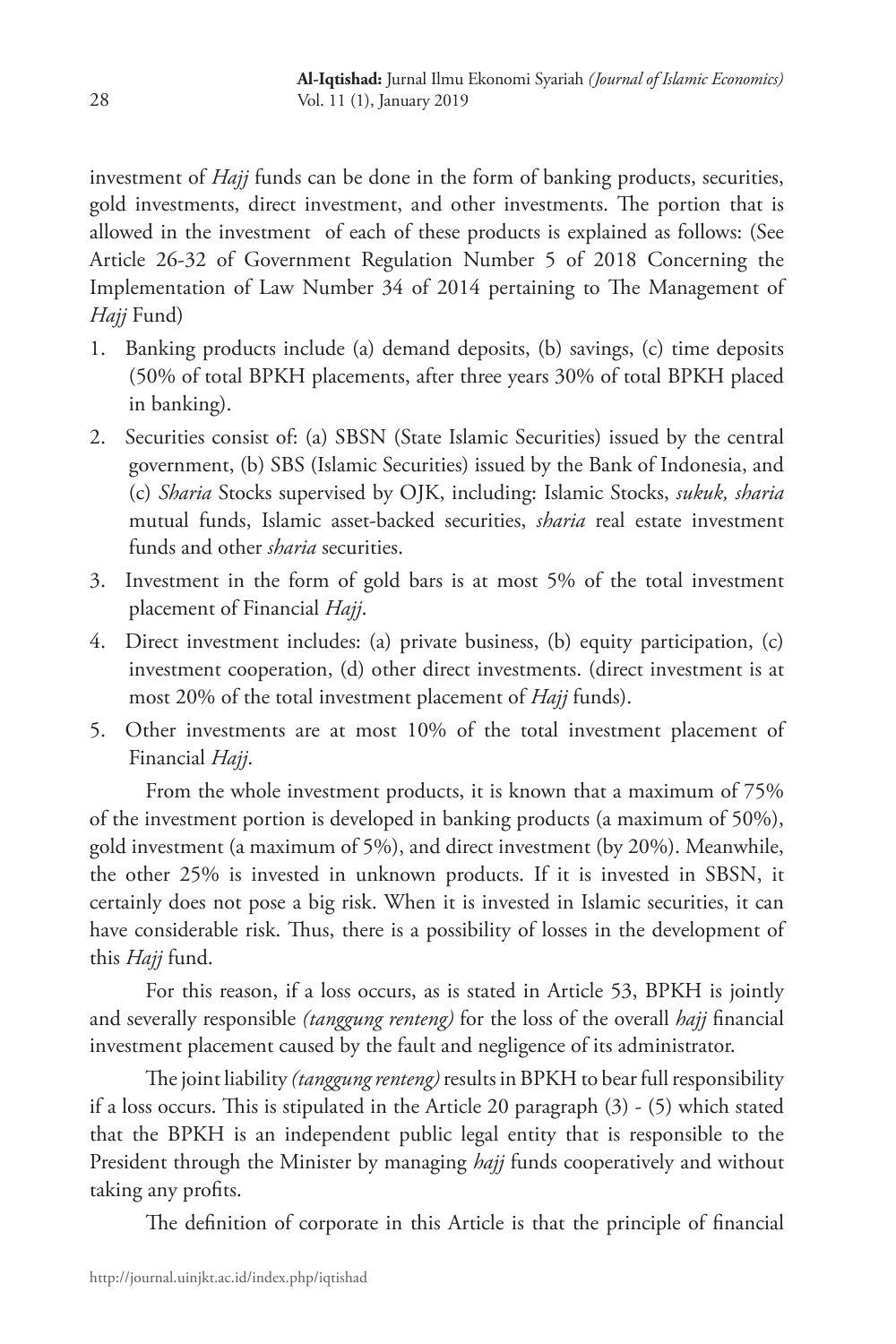management is based on the exploitation pattern as carried out by companies or corporations, by emphasizing on efficiency (Look at the explanation of law number 34 of 2014 in respect of The Management of *Hajj* Fund). Whereas the position of BPKH as an independent public legal entity indicates that the delegation of responsibility for pilgrimage financial management is carried out entirely by the BPKH without the government interference.

#### *Wakalah* **According to the DSN-MUI Fatwa Number 122/DSN-MUI/II/2018**

The general provisions of Article 1 DSN-MUI Fatwa Number 122/DSN-MUI/II/2018 determine that the body formed by the state is based on laws and regulations to carry out the functions and duties of the *Hajj* financial manager, namely the *Hajj* Financial Management Agency (BPKH). Furthermore, in Article 5 mentions that the contract used by the prospective pilgrims is a *wakalah* contract. This means that the prospective pilgrims give authority to the government to carry out duties to manage the authorized objects. Regarding this *wakalah* contract, the following is the further and detailed explanation about the contract:

- 1. The contract used is the *wakalah* agreement, which is valid until the BPIH and Special BPIH funds belonging to the prospective pilgrims are spent by the government in the context of the pilgrimage organization;
- 2. The prospective pilgrims agree with and approve the Government to degelate the fund management to the fund Manager.
- 3. The manager, mentioned above, receives funds from BPIH and BPIH Special from the prospective Pilgrims;
- 4. The authorized object *(Maḥall al-wakalah)* to the Government, which is managed by its representative, must be clear and certain, which includes:
	- a. The Development of BPIH and Special BPIH Funds through limited placement and investment *(al-muqayyadah),* with investment activities that are in tone with Islamic principles, prudential and security principles;
	- b. The Distribution of investment returns to *Hajj* Pilgrims;
	- c. The Payment of the *Hajj* organization cost;
	- d. The returns of the excess of funds to the prospective pilgrims when the balance of the BPIH or Special BPIH Fund is bigger than the stipulated cost for BPIHand the Special BPIH in the current year.
	- e. The return of all BPIH or BPIH Special Funds if prospective pilgrims die or cancel the departure.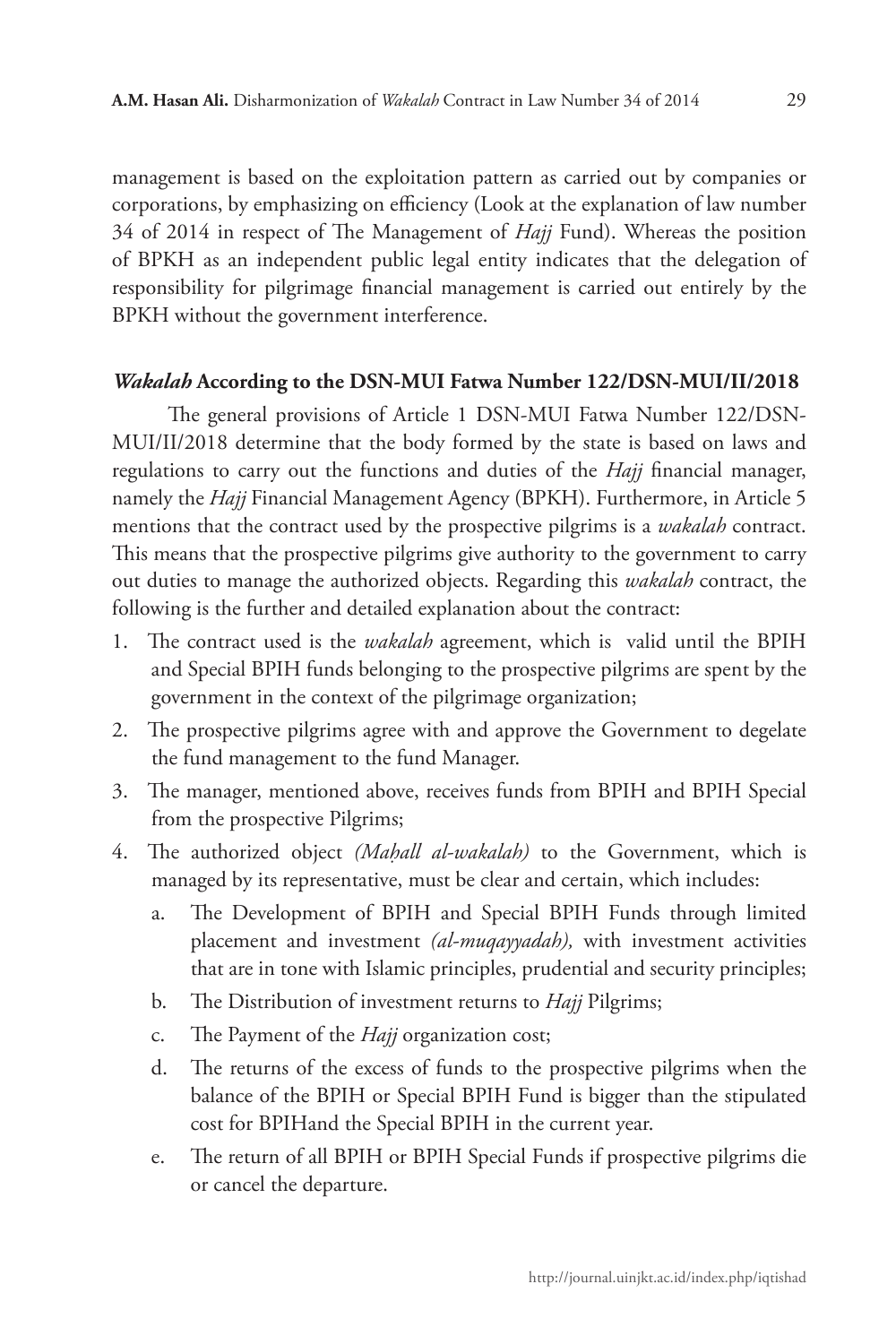In terms of the guarantee of BPIH funds, it is determined that in order to provide confidence and trust to the pilgrim candidates, BPIH funds are managed and developed by the Government as the representative by taking into account the security, prudence and the value of benefits. In this case, the government may guarantee all and BPIH.

By observing the terms contained in DSN-MUI Fatwa Number 122/DSN-MUI/II/2018, it can be sum up that the government is the main representative as the *Hajj* financial manager whereas BPKH is the government's representative in managing *Hajj* funds. Thus, the government is responsible for any loss in the investment made to grow the funds represented by the pilgrims.

## **Disharmonization of** *Wakalah* **Agreement in Law Number 34 of 2014 and DSN-MUI Fatwa Number 122/DSN-MUI/II/2018**

From the two descriptions above, there are differences in the interpretations of *wakalah* agreement both in Law Number 34 of 2014 and the Fatwa of DSN-MUI Number 122/DSN-MUI/II / 2018. In the Law Number. 34 of 2014. It is avowed that the direct representative of the financial pilgrimage management is BPKH. So, if there is an investment loss, BPKH is fully responsible for its settlement. Whereas DSN-MUI Fatwa Number 122/DSN-MUI/II/2018 mentions that the representative of the management of *Hajj* is the government, while the BPKH is the government representative to manage the *Hajj* finances. Thus, in accordance with this fatwa, the government is obliged to be responsible for any losses.

With the existence of differences in interpretation, legal disharmony arises in the two regulations. Thus, this can lead to legal uncertainty regarding the responsible party in the case of loss in the investment. Hence, it could also disadvantage to prospective pilgrims.

In order to obtain a solution for the disharmony between the two laws and regulations, a SWOT analysis can be carried out. A SWOT analysis is an analysis that includes efforts to recognize strengths, weaknesses, opportunities, and threats that determine company performance.

According to Freddy Rangkuti, SWOT is the systematic identification of various factors to formulate service strategies. This analysis is based on logic which can maximize opportunities, yet can simultaneously minimize shortcomings and threats. The SWOT analysis compares the external factors and internal factors (Rangkuti, 2002). This external factor influences the formation of opportunities and threats (O and T). Where this factor is concerning the conditions that occur outside the company and affect the company's decision making. This factor covers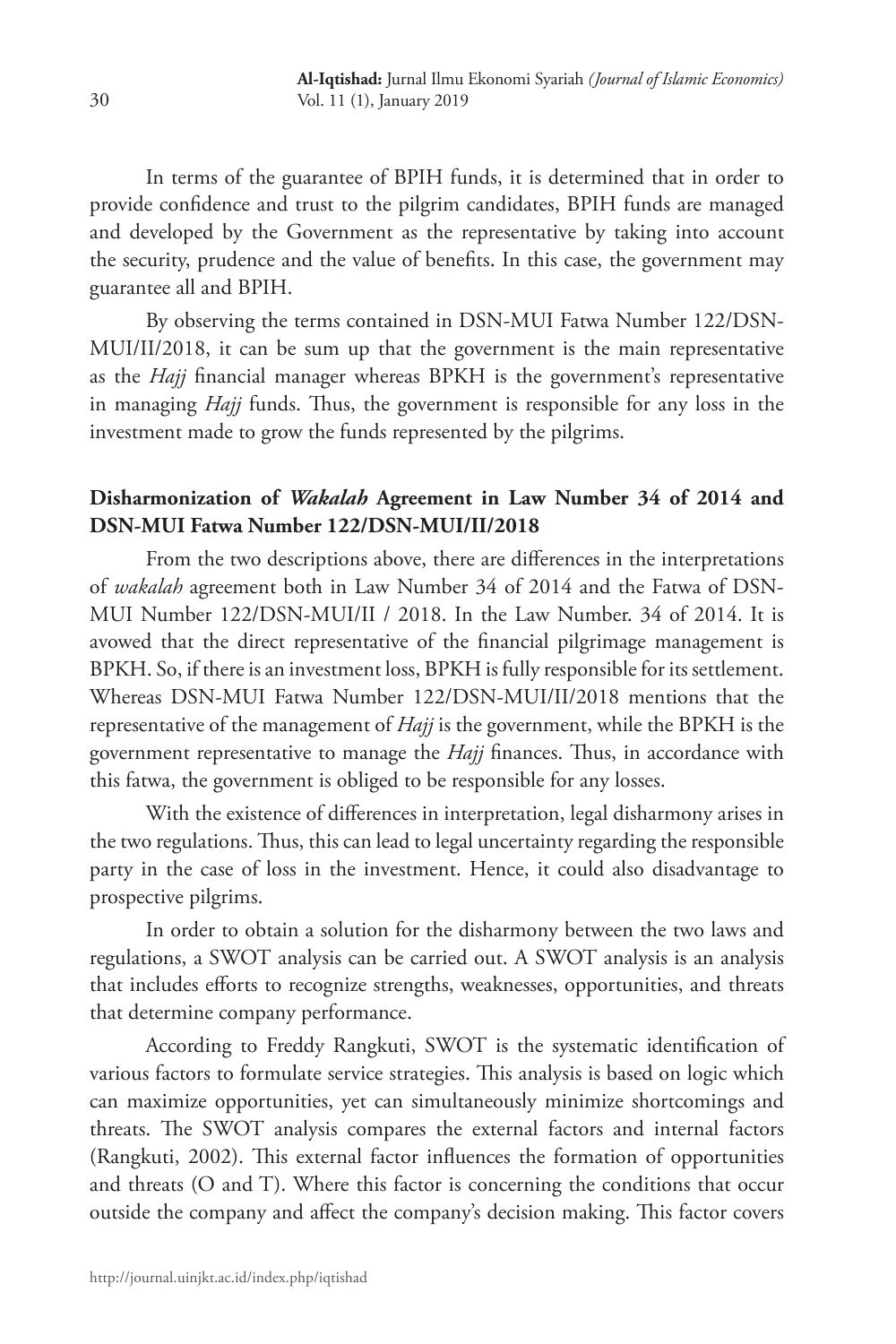the industrial environment and the macro business environment, economic, political, legal, technological, population, and socio-cultural.

Meanwhile, internal factors affect the formation of strengths and weaknesses (S and W). These factors are related to the conditions of the company, and also influence the company's decision making. These internal factors consist of all functional management: marketing, finance, operations, human resources, research and development, management information systems, and corporate culture (Daf, 2010).

From the legislation in Law Number 34 of 2014 and DSN-MUI Fatwa Number 122/DSN-MUI/II/2018 a SWOT matrix can be formed as follows:

| Internal<br>External                                                                                                                                   | <b>STRENGTH (S)</b><br>Be able to maximally<br>perform management<br>efforts by investing in<br>the products allowable<br>by the Law Government<br>as a representative of<br>pilgrims (guaranteed by the<br>government) | <b>WEAKNESS (W)</b><br>No guarantee from the<br>government                                                                                                       |
|--------------------------------------------------------------------------------------------------------------------------------------------------------|-------------------------------------------------------------------------------------------------------------------------------------------------------------------------------------------------------------------------|------------------------------------------------------------------------------------------------------------------------------------------------------------------|
| <b>OPPORTUNITY (O)</b><br>The benefits of investment<br>have an impact on the<br>operational costs of the<br>following year, which are<br>even cheaper | <b>SO Strategy</b><br>By running the management<br>to the fullest, the investment<br>profits are maximally<br>obtained.                                                                                                 | <b>WO Strategy</b><br>Because the government<br>does not guarantee it,<br>the investment should<br>consider the risks to<br>minimize them.                       |
| THREAT (T)<br>Investment losses result in<br>the threat of loss of <i>Hajj</i><br>funds                                                                | <b>ST</b> Strategy<br>Investing in safe investment<br>products (with minimum<br>risk) to omit the threat//<br>reduction of <i>hajj</i> funds can<br>be avoided                                                          | Strategi WT<br>Because the BPKH is an<br>independent public legal<br>entity, the BPKH must<br>limit its investment in<br>products that have a low-<br>risk value |

The SWOT matrix is the task and function of the BPKH by following the rules in Law Number 34 of 2014.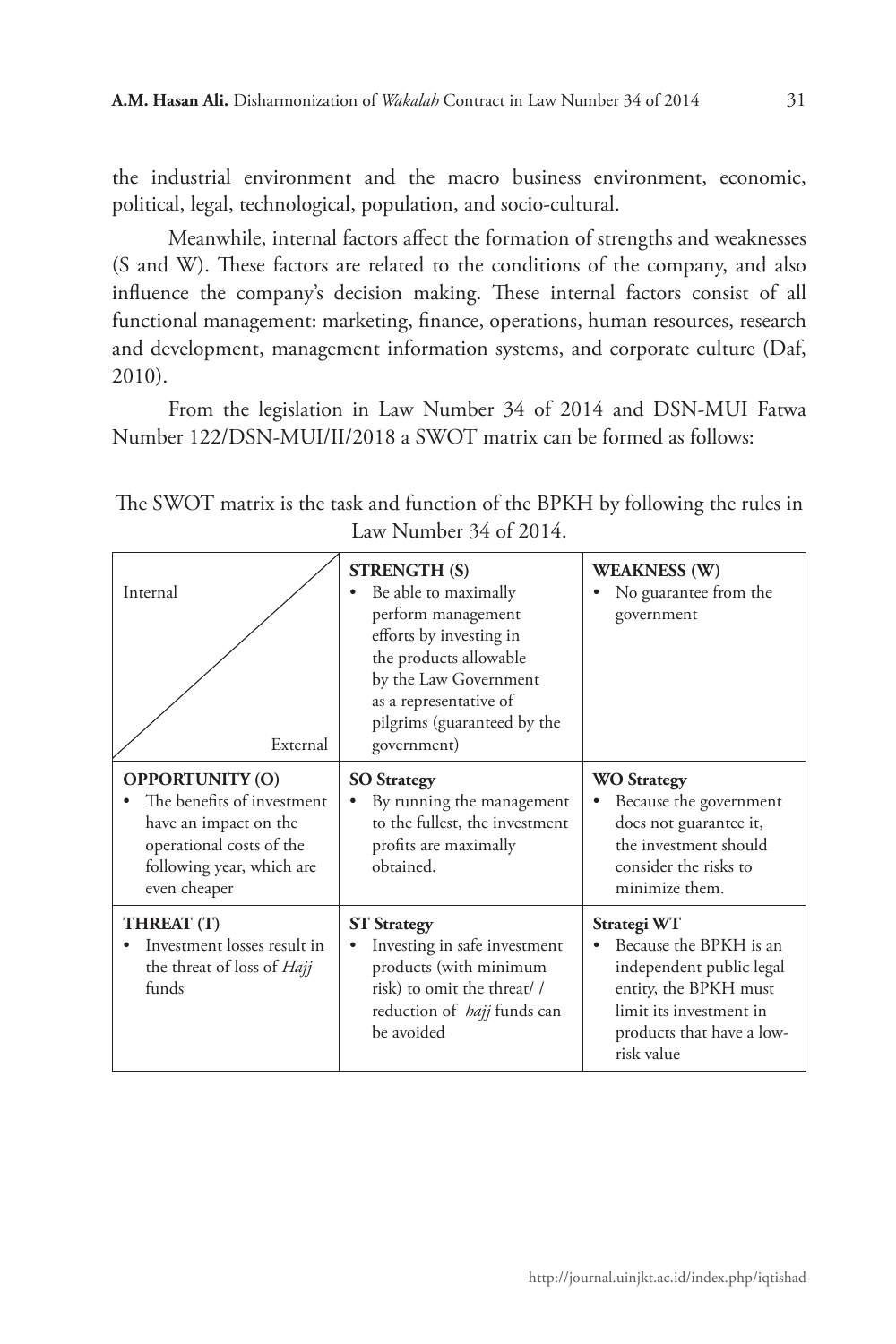| The SWOT matrix of the BPKH duties and functions by following the rules on |
|----------------------------------------------------------------------------|
| DSN-MUI Fatwa Number 122/DSN-MUI/II/2018 is as follows:                    |

| Internal<br>External                                                                                                                                     | <b>STRENGTH (S)</b><br>Be able to maximally<br>٠<br>perform management<br>efforts by investing in<br>the products allowable<br>by the Law Government<br>as a representative of<br>pilgrims (guaranteed by the<br>government)                          | <b>WEAKNESS (W)</b><br>Can be detrimental to<br>the state budget if the<br>investment fails                                                                                                                                            |
|----------------------------------------------------------------------------------------------------------------------------------------------------------|-------------------------------------------------------------------------------------------------------------------------------------------------------------------------------------------------------------------------------------------------------|----------------------------------------------------------------------------------------------------------------------------------------------------------------------------------------------------------------------------------------|
| <b>OPPORTUNITY (O)</b><br>The benefits of<br>investment have<br>an impact on the<br>operational costs of the<br>following year which are<br>even cheaper | <b>SO</b> Strategy<br>By running the management<br>٠<br>to the fullest, the investment<br>profits are maximally<br>obtained.<br>With the guarantee from<br>$\bullet$<br>the government, BPKH<br>does not need to be afraid of<br>investment failures. | <b>WO</b> Strategy<br>Because there is a<br>possibility of a state<br>budget loss if there is a<br>failed investment, then the<br>funds must be invested<br>by considering the risks<br>involved so that the risk<br>can be minimized. |
| TREAT (T)<br>Investment losses result<br>in the threat of loss<br>of <i>Hajj</i> funds so the<br>government must replace<br>them                         | <b>ST</b> Strategy<br>Investing in safe investment<br>products (minimal risk)<br>so that the threat of loss/<br>reduction in <i>Hajj</i> funds<br>does not occur even with<br>a guarantee from the<br>government.                                     | Strategi WT<br>Investment losses can be<br>detrimental to the state<br>budget, so the BPKH<br>must limit its investment<br>in the products that have a<br>low-risk value                                                               |

From the two SWOT matrices, it can be concluded that according to Law Number 34 of 2014 considering that the BPKH is an independent public legal entity that runs a non-profit business, so the maximum profit is returned to the management of *hajj* finances. The profits resulted from the investment can avoid the increase or reduce the cost of *hajj* in the following year. However, investment failure can result in the loss of the *Hajj* funds managed by the BPKH. Thus, that BPKH must be jointly and responsibly *(tanggung renteng)* for this matter. To overcome this, the investment should be carefully selected to the investment that gives good returns but minimal risks.

According to the DSN MUI Fatwa Number 122 / DSN-MUI / II / 2014, the role of BPKH is as the representative of the government to manage the finances of prospective pilgrims and pilgrims to be managed optimally for the benefit of the pilgrims. To support this, the government provides guarantees shall the investment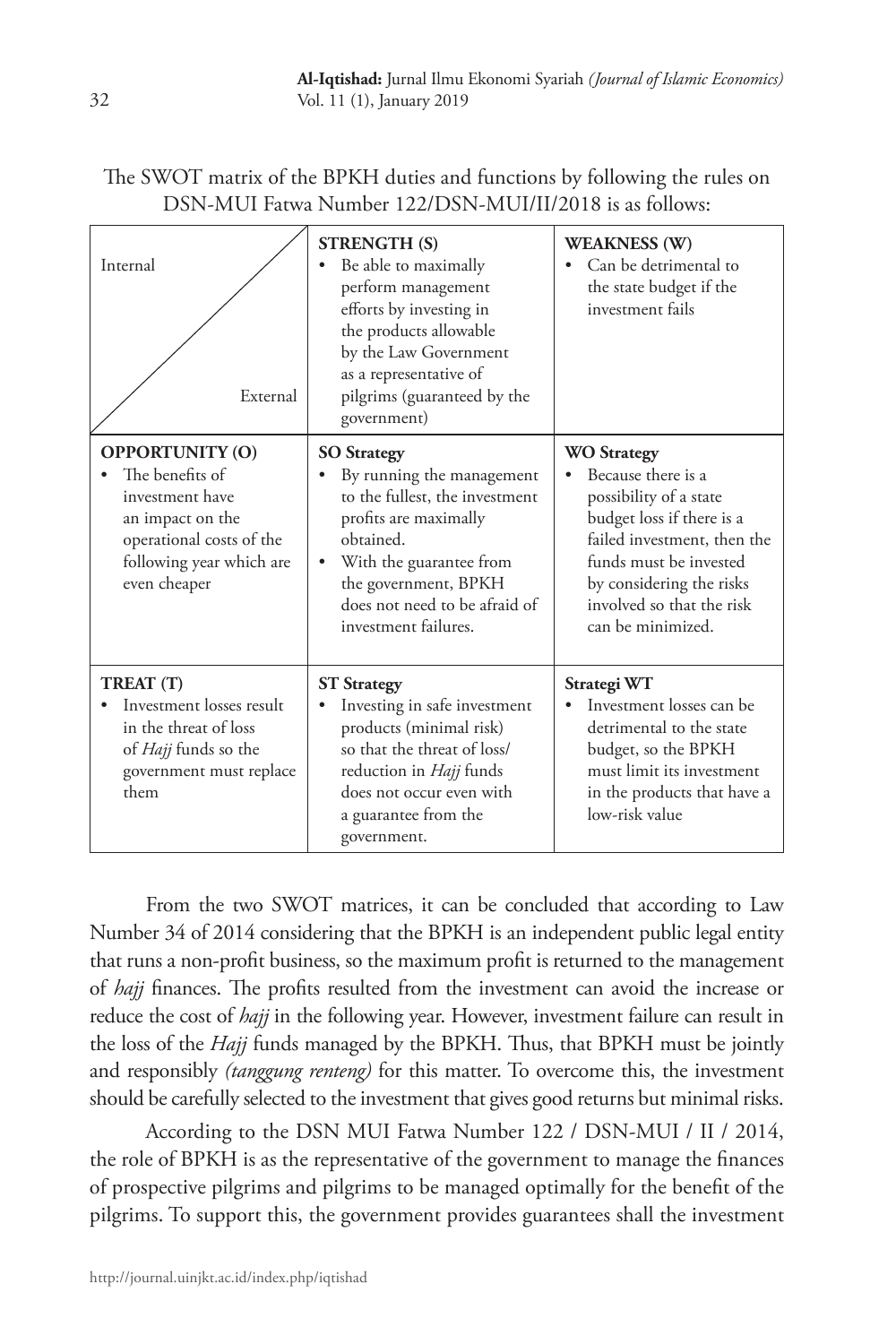failure occur. However, guarantees provided by the government can have an impact on the state budget loss if there is a loss of investment. For this reason, according to this fatwa, there is also a thorough consideration of the selection of investment products that provide maximum benefits with low risk.

#### **Conclusion**

By analyzing the two laws, it can be concluded that the application of the *wakalah* contract, both in the Law Number 34 of 2014 and the DSN MUI Fatwa Number 122/DSN-MUI/II/2014 has a different impact on the *Hajj* fund management representation to BPKH.

In Law Number 34 of 2014, the contract of *wakalah* occurs between pilgrims and BPKH. BPIH deposited by the pilgrims is sent directly to the BPKH account. Thus, BPKH is fully responsible for the management of *Hajj* finances. In this Law, it is also said that BPKH, which is a public legal entity, is jointly and severally responsible for losses of the investment. According to the DSN MUI Fatwa Number 122/DSN-MUI/II/2014, *wakalah* contract occurs between the pilgrims who make the government as their representatives. After that, the government makes BPKH as their representative so that the *Hajj* funds can be managed and developed. The existing *wakalah* contract between the pilgrims and the government makes the government guarantees investment management and development by BPKH. As a result, the failure in the investment leads to the loss of the state budget.

#### **References**

- Abimanyu, Anggito. 2018. October 19. BPKH Tanggapi Kritik Ikhwal Penggunaan Dana Haji. Retrieved from http://bpkh.go.id/berita-804-bpkh-tanggapikritik-ihwal-penggunaan-dana-haji.html#
- Antonio, Muhammad Syafi'i. 2001. *Bank Syariah Dari Teori Ke Praktik*. Jakarta: Gema Insani dan Tazkia Cendikia.
- Asshiddiqie, Jimly. 2006. *Perkembangan dan Konsolidasi Lembaga Negara Pasca Reformasi.* Jakarta: Setjen dan Kepaniteraan MKRI.
- Atho'illah. (2017, May 19). Kakankemenag Uraikan Rincian Biaya Operasional Haji. Retrieved December 1, 2018 from https://jateng.kemenag.go.id/ warta/berita/detail/ kakankemenag-uraikan-rincian-biaya-operasional-haji.
- Gamer, Bryan A. 2004. *Black's Law Dictionary.* 8th ed. St. Paul-Minn: West Publishing co.
- Bakr, Taqiy al-Din Abi Ibn Muhammad al-Husaini. (n.d). *Kifayat al-Akhyar fi Hill Ghayat al-Ikhtishar.* Vol. 1*.* Semarang: Taha Putra.